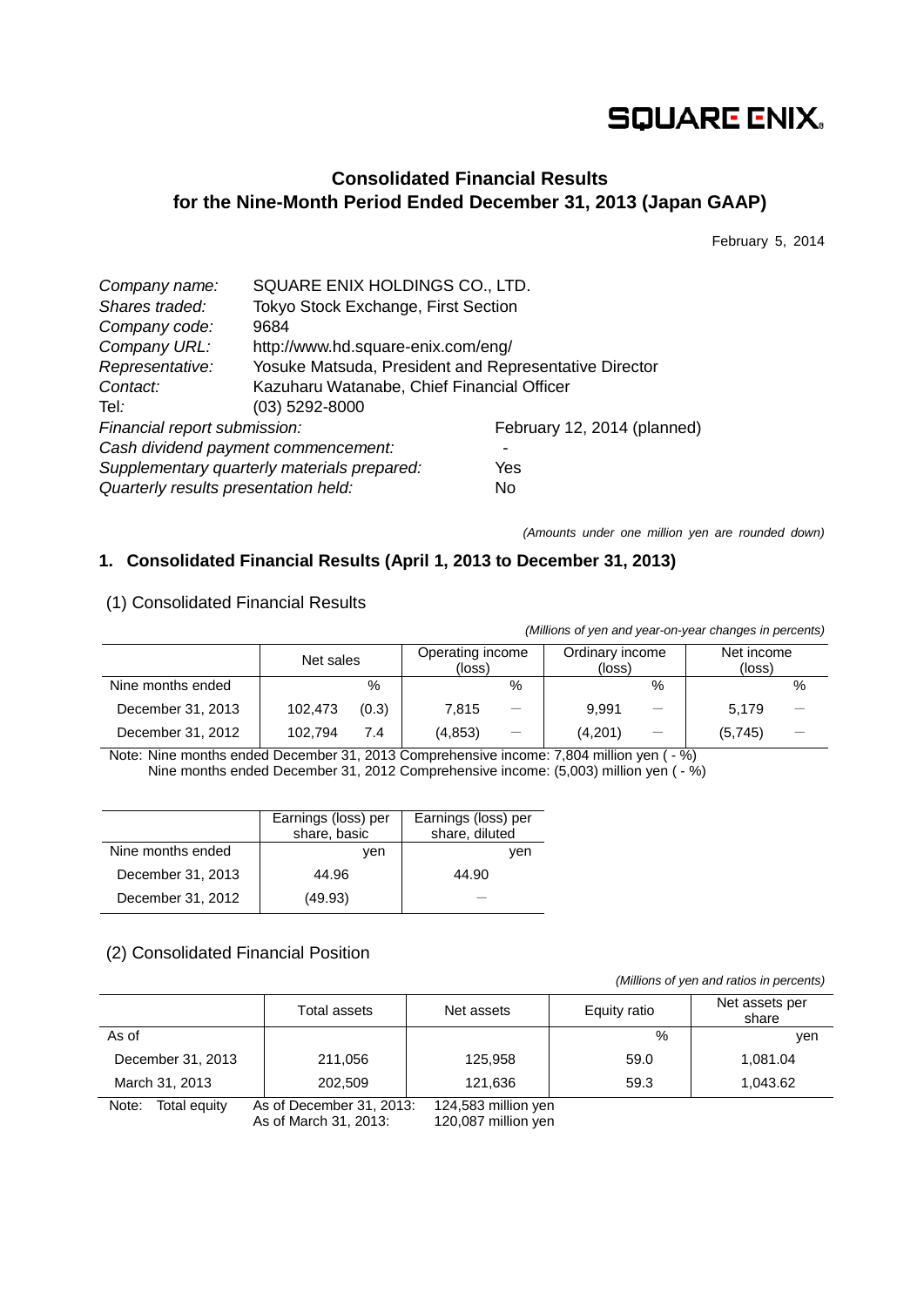### **2. Dividends**

|                                                      | Dividends per share |       |     |       |       |  |  |
|------------------------------------------------------|---------------------|-------|-----|-------|-------|--|--|
|                                                      | 1Q                  | 2Q    | 3Q  | 4Q    | Total |  |  |
|                                                      | yen                 | yen   | yen | yen   | yen   |  |  |
| Fiscal year ended<br>March 31, 2013                  |                     | 10.00 |     | 20.00 | 30.00 |  |  |
| Fiscal year ending<br>March 31, 2014                 |                     | 10.00 |     |       |       |  |  |
| Fiscal year ending<br>March 31, 2014<br>(projection) |                     |       |     | 20.00 | 30.00 |  |  |

Note: No change in dividend projection from previous announcement.

## **3. Consolidated Forecasts (April 1, 2013 to March 31, 2014)**

| (Millions of yen, year-on-year changes in percents and per share data) |            |        |                       |   |          |      |          |   |           |
|------------------------------------------------------------------------|------------|--------|-----------------------|---|----------|------|----------|---|-----------|
|                                                                        | <b>Net</b> |        | Ordinary<br>Operating |   | Net      |      | Earnings |   |           |
|                                                                        | sales      |        | Income                |   | income   |      | income   |   | per share |
| Fiscal year ending                                                     |            | $\%$   |                       | % |          | $\%$ |          | % | Yen       |
| March 31, 2014                                                         | 140,000    | (5.4)  | 5.000                 |   | 5.000    | —    | 3.500    |   | 30.42     |
|                                                                        | ~150.000   | $-1.4$ | $-9.000$              |   | $-9.000$ | —    | $-6.000$ |   | ~52.14    |

Note: No change in consolidated forecasts from previous announcement.

### **4. Other**

(1) Significant changes among major subsidiaries during the period : No

- (2) Adoption of special accounting treatment for quarterly consolidated financial statements: No
- (3) Changes in accounting policies, changes in accounting estimates and retrospective restatements
	- 1. Changes associated with revision in accounting standards: No
	- 2. Other changes: No
	- 3. Changes in accounting estimates: No
	- 4. Restatements: No
- (4) Outstanding shares (common stock)
	- 1. Number of shares issued and outstanding (including treasury stock):

| As of December 31, 2013                                     | 115,549,896 |  |  |  |
|-------------------------------------------------------------|-------------|--|--|--|
| As of March 31, 2013                                        | 115,370,596 |  |  |  |
| 2. Number of treasury stock:                                |             |  |  |  |
| As of December 31, 2013                                     | 305.594     |  |  |  |
| As of March 31, 2013                                        | 302,302     |  |  |  |
| 3. Average number of shares during the period (cumulative): |             |  |  |  |

- Nine-month period ended December 31, 2013 115,186,968
	- Nine-month period ended December 31, 2012 115,069,184

Disclaimer: (1) This document is a translation of the Japanese language "Kessan Tanshin" prepared in accordance with the guidelines of the Tokyo Stock Exchange. The Japanese language document shall prevail in the event any differences or discrepancies exist between this English translation and the original. (2) At the time of disclosure of this report, review procedures for quarterly consolidated financial statements pursuant to the Financial Instruments and Exchange Law had not been completed. (3) The forward-looking statements in this document are based upon the information currently available and necessarily include elements that are not entirely predictable. The achievement is not promised. Actual results may differ from the forward-looking statements in this document. (4) For additional information about forecasts, please refer to "1.Consolidated Results for the Nine-Month Period Ended December 31, 2013 (3) Qualitative information on consolidated business forecasts" section on page 3 of Supplemental Information.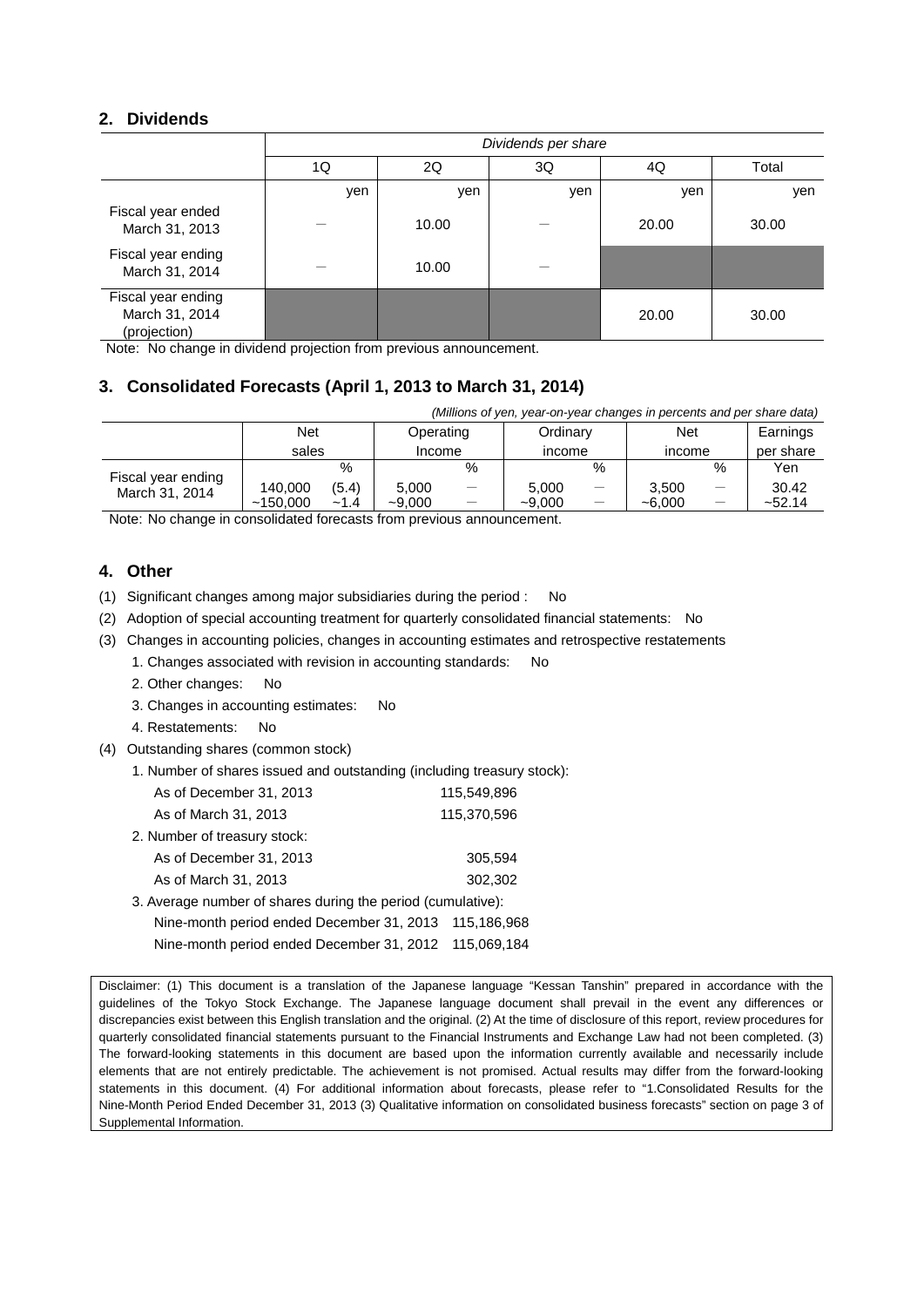## **Supplemental Information – Index**

|                                                                                        | Page           |
|----------------------------------------------------------------------------------------|----------------|
| 1. Consolidated Results for the Nine-Month Period Ended December 31, 2013              | 1              |
| (1) Analysis of consolidated business results                                          | 1              |
| (2) Analysis of consolidated financial position                                        | $\overline{2}$ |
| (3) Qualitative information on consolidated business forecasts                         | 3              |
|                                                                                        |                |
| 2. Consolidated Financial Statements for the Nine-Month Period Ended December 31, 2013 | 4              |
| (1) Consolidated Balance Sheets                                                        | 4              |
| (2) Consolidated Income Statement and Consolidated Statement of Comprehensive Income   | 6              |
| Consolidated Income Statement                                                          | 6              |
| Consolidated Statement of Comprehensive Income                                         | 7              |
| (3) Note regarding going concern assumptions                                           | 8              |
| (4) Material changes in shareholders' equity                                           | 8              |
| (5) Segment information                                                                | 8              |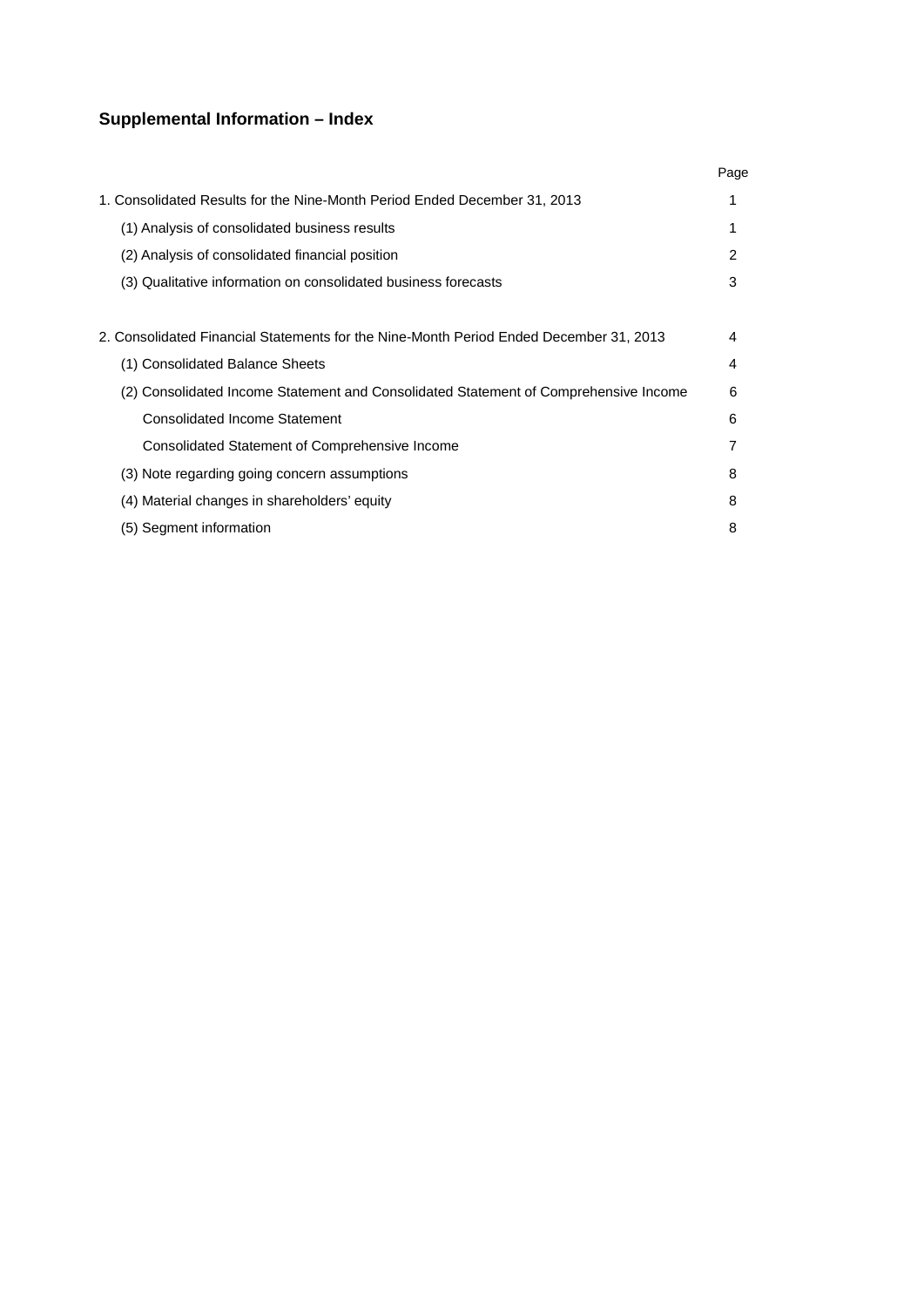### **1. Consolidated Results for the Nine-Month Period Ended December 31, 2013**

#### (1) Analysis of consolidated business results

The Square Enix Group (the "Group") is continuing determined efforts, in response to changes in the business environment, to strengthen the competitiveness and profitability of its business segments, which are composed of Digital Entertainment, Amusement, Publication and Merchandising.

Net sales for the nine-month period ended December 31, 2013 totaled ¥102,473 million (a decrease of 0.3% from the same period of the prior fiscal year), operating income amounted to ¥7,815 million (operating loss of ¥4,853 million in the same period of the prior fiscal year), ordinary income amounted to ¥9,991 million (ordinary loss of ¥4,201 million in the same period of the prior fiscal year).

During the six-month period ended September 30, 2013, the compensation income (approximately ¥350 million) for the closure of an amusement facility was booked as an extraordinary gain, and a loss on evaluation of content (approximately ¥1.7 billion) was booked as an extraordinary loss as a result of a comprehensive review on work-in-progress game titles.

These factors resulted in net income for the nine-month period ended December 31, 2013 amounted to ¥5,179 million (net loss of ¥5,745 million in the same period of the prior fiscal year).

A discussion of results by segment for the nine-month period ended December 31, 2013 follows.

#### • Digital Entertainment

The Digital Entertainment segment plans, develops, distributes and operates digital entertainment content primarily in the form of game. Digital entertainment content is offered to accommodate customer lifestyles across a variety of usage environments such as consumer game consoles (including handheld game machines), personal computers and smartphones.

During the nine-month period ended December 31, 2013, revenues from distribution of console game titles in North America were strong. Software sales and operation of "FINAL FANTASY XIV: A REALM REBORN," a massively multiplayer online role playing game released in August 2013, have been making favorable progress. Content for platforms such as smart devices and PC browser has continued to build upon its already solid growth. Among other titles, "SENGOKU IXA," a PC browser game, has been showing steady performance, and "Kaku-San-Sei Million Arthur," a game for smartphones, has become an instant hit in Taiwan and mainland China, following Korea, while its platform has expanded to include the PlayStation Vita.

Net sales and operating income in the Digital Entertainment segment totaled ¥56,552 million (a decrease of 2.2% from the same period of the prior fiscal year) and ¥6,796 million (operating loss of ¥392 million in the same period of the prior fiscal year), respectively.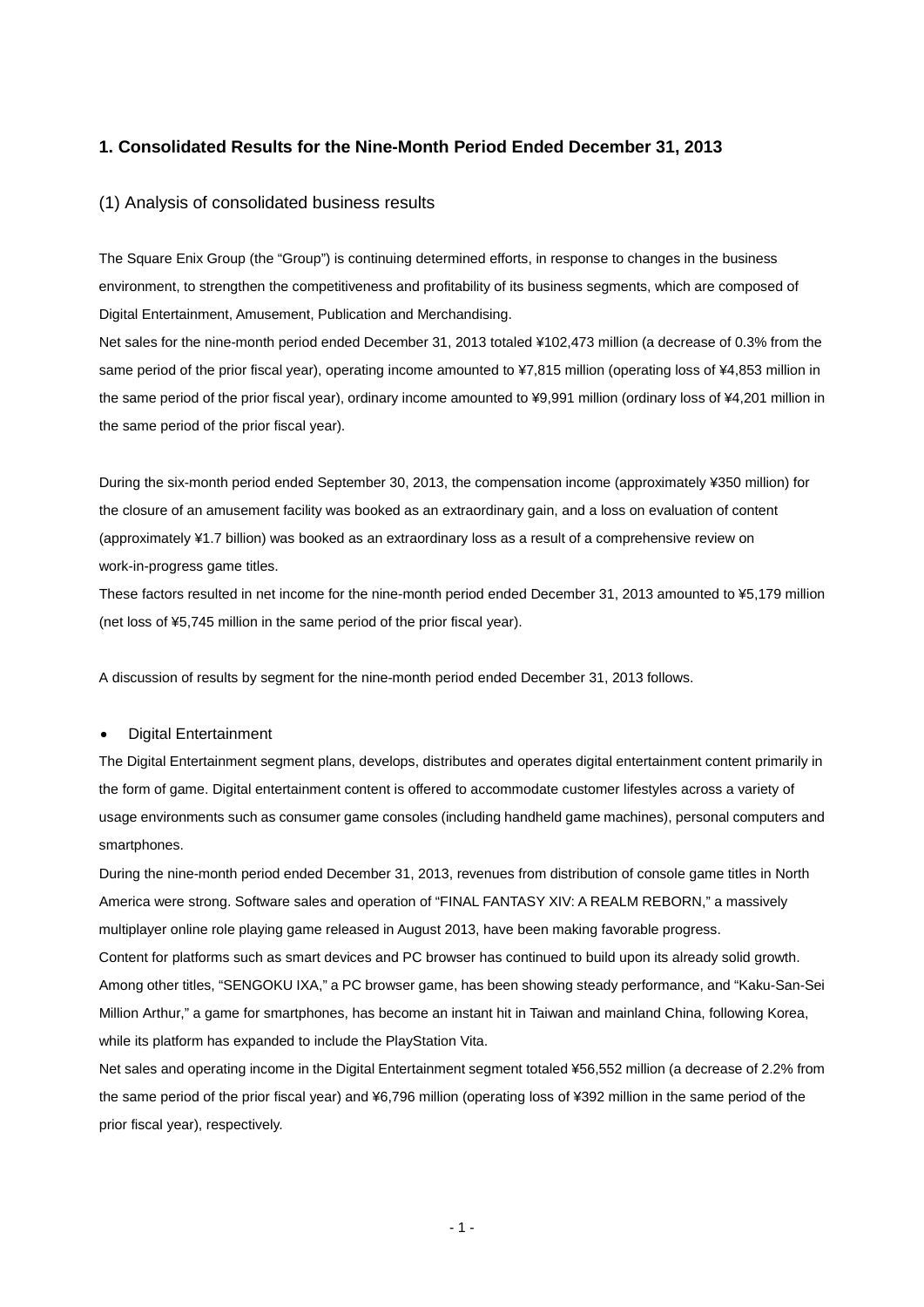#### • Amusement

The Amusement segment consists of the operation of amusement facilities and the planning, development and distribution of arcade game machines and related products for amusement facilities.

During the nine-month period ended December 31, 2013, sales of amusement machines such as "LORD of VERMILION Ⅲ" and "GROOVE COASTER Arcade Edition" were strong, and the operation of the amusement facilities has been showing steady performance through efficient store management efforts.

Net sales and operating income in the Amusement segment totaled ¥36,163 million (an increase of 7.0% from the same period of the prior fiscal year) and ¥4,388 million (operating loss of ¥316 million in the same period of the prior fiscal year), respectively.

#### **Publication**

The Publication segment includes the planning and publication of comic books, game strategy books and comic magazines.

During the nine-month period ended December 31, 2013, sales of comics decreased compared to the same period of the prior fiscal year primarily due to the decrease of some popular comic title's new publications.

Net sales and operating income in the Publication segment totaled ¥7,549 million (a decrease of 13.9% from the same period of the prior fiscal year) and ¥1,665 million (a decrease of 18.5% from the same period of the prior fiscal year), respectively.

#### **Merchandising**

The Merchandising segment includes the planning, production, distribution and licensing of derivative products of titles owned by the Group.

During the nine-month period ended December 31, 2013, the Group continued to distribute and license items such as character goods and soundtracks based on the Group's own IPs while also strengthening its character goods lineup with additional products based on third party content and overseas expansions.

Net sales and operating income in the Merchandising segment totaled ¥2,682 million (an increase of 10.7% from the same period of the prior fiscal year) and ¥642 million (an increase of 70.4% from the same period of the prior fiscal year), respectively.

#### (2) Analysis of consolidated financial position

#### **Assets**

As of December 31, 2013, total current assets were ¥166,008 million, an increase of ¥6,972 million compared to March 31, 2013. This was mainly due to an increase in cash and deposits of ¥1,882 million, and an increase in the content production account of ¥11,043 million, while notes and accounts receivable-trade decreased by ¥7,253 million. As of December 31, 2013, total non-current assets were ¥45,047 million, an increase of ¥1,574 million compared to March 31, 2013.

As a result, total assets were ¥211,056 million, an increase of ¥8,547 million compared to March 31, 2013.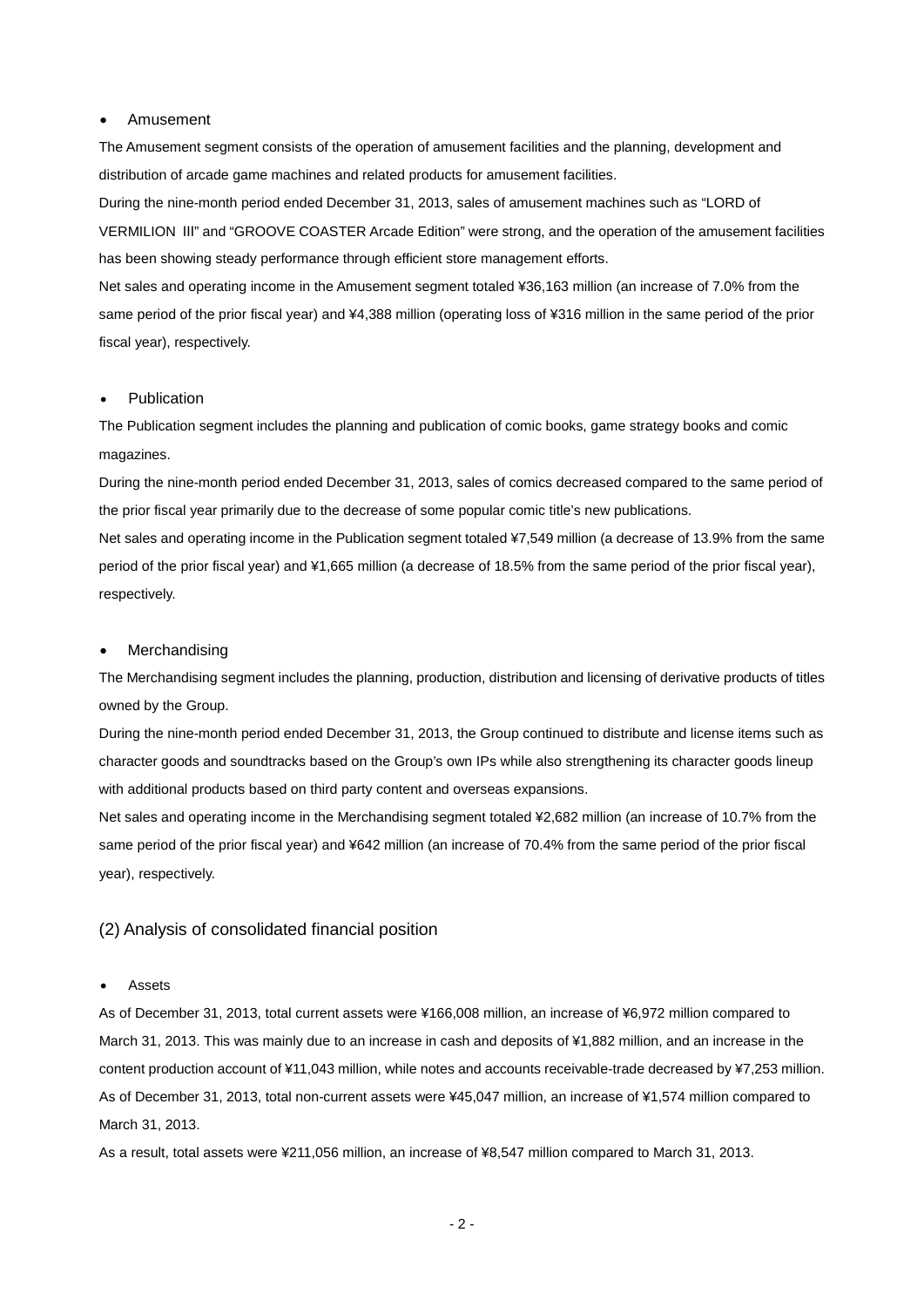#### • Liabilities

As of December 31, 2013, total current liabilities were ¥41,200 million, an increase of ¥ 3,785 million compared to March 31, 2013. This was mainly due to an increase in notes and accounts payable-trade of ¥1,476 million, and an increase in other current liabilities of ¥2,301 million. As of December 31, 2013, total non-current liabilities were ¥43,897 million, an increase of ¥440 million compared to March 31, 2013.

As a result, total liabilities were ¥85,097 million, an increase of ¥4,225 million compared to March 31, 2013.

Net assets

As of December 31, 2013, net assets were ¥125,958 million, an increase of ¥4,321 million compared to March 31, 2013. This was mainly due to net income of ¥5,179 million, dividend payments of ¥3,453 million, and an increase in foreign currency translation adjustments of ¥2,239 million.

As a result, the consolidated equity ratio stood at 59.0% (59.3% as of March 31, 2013).

#### (3) Qualitative information on consolidated business forecasts

The business environment surrounding the Group is in the midst of major changes, where smart devices such as smartphones and tablet PCs are spreading rapidly, while the console game markets in North America and Europe are increasingly competitive and concentrative. In light of such environmental changes, the Group is focusing all efforts on reestablishment of revenue bases for a substantial earnings improvement through reforms of its business structure and organizations.

Given the environmental changes described above, it is expected that the consolidated forecasts for financial results will fluctuate ever-larger. The Group, therefore, started to make consolidated forecasts in a range of forecasted figures in lieu of specific figures from the fiscal year ending March 31, 2014.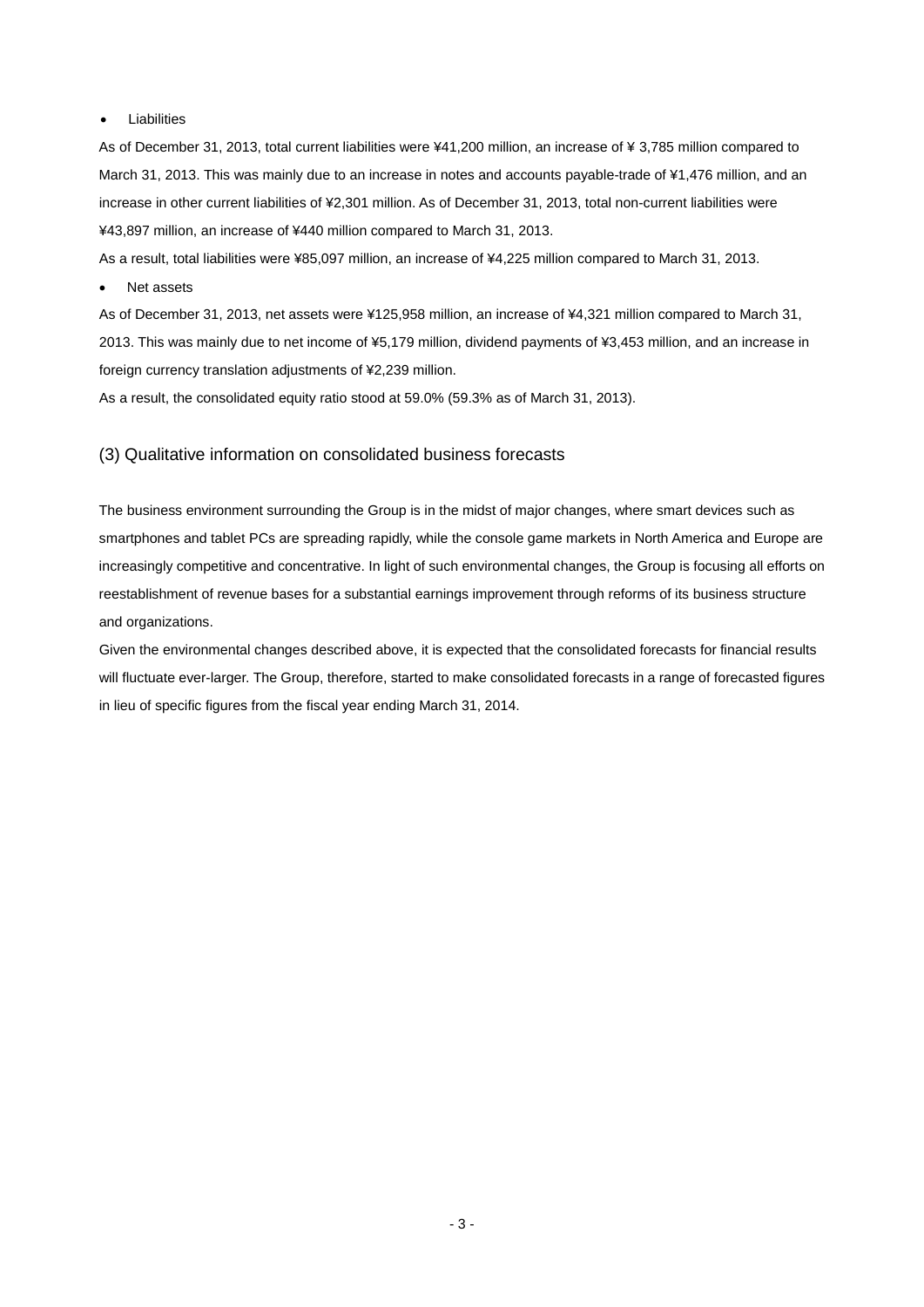## **2. Consolidated Financial Statements for the Nine-Month Period Ended December 31,**

## **2013**

(1) Consolidated Balance Sheets

|                                     |                      | (Millions of yen)       |
|-------------------------------------|----------------------|-------------------------|
|                                     | As of March 31, 2013 | As of December 31, 2013 |
| Assets                              |                      |                         |
| <b>Current assets</b>               |                      |                         |
| Cash and deposits                   | 100,418              | 102,300                 |
| Notes and accounts receivable-trade | 30,226               | 22,973                  |
| Merchandise and finished goods      | 2,376                | 2,511                   |
| Work in progress                    | 47                   | 67                      |
| Raw materials and supplies          | 357                  | 466                     |
| Content production account          | 15,805               | 26,848                  |
| Other                               | 9,941                | 11,025                  |
| Allowance for doubtful accounts     | (136)                | (185)                   |
| Total current assets                | 159,035              | 166,008                 |
| Non-current assets                  |                      |                         |
| Property and equipment              | 20,169               | 19,927                  |
| Intangible assets                   | 10,940               | 12,189                  |
| Investments and other assets        | 12,363               | 12,930                  |
| Total non-current assets            | 43,473               | 45,047                  |
| Total assets                        | 202,509              | 211,056                 |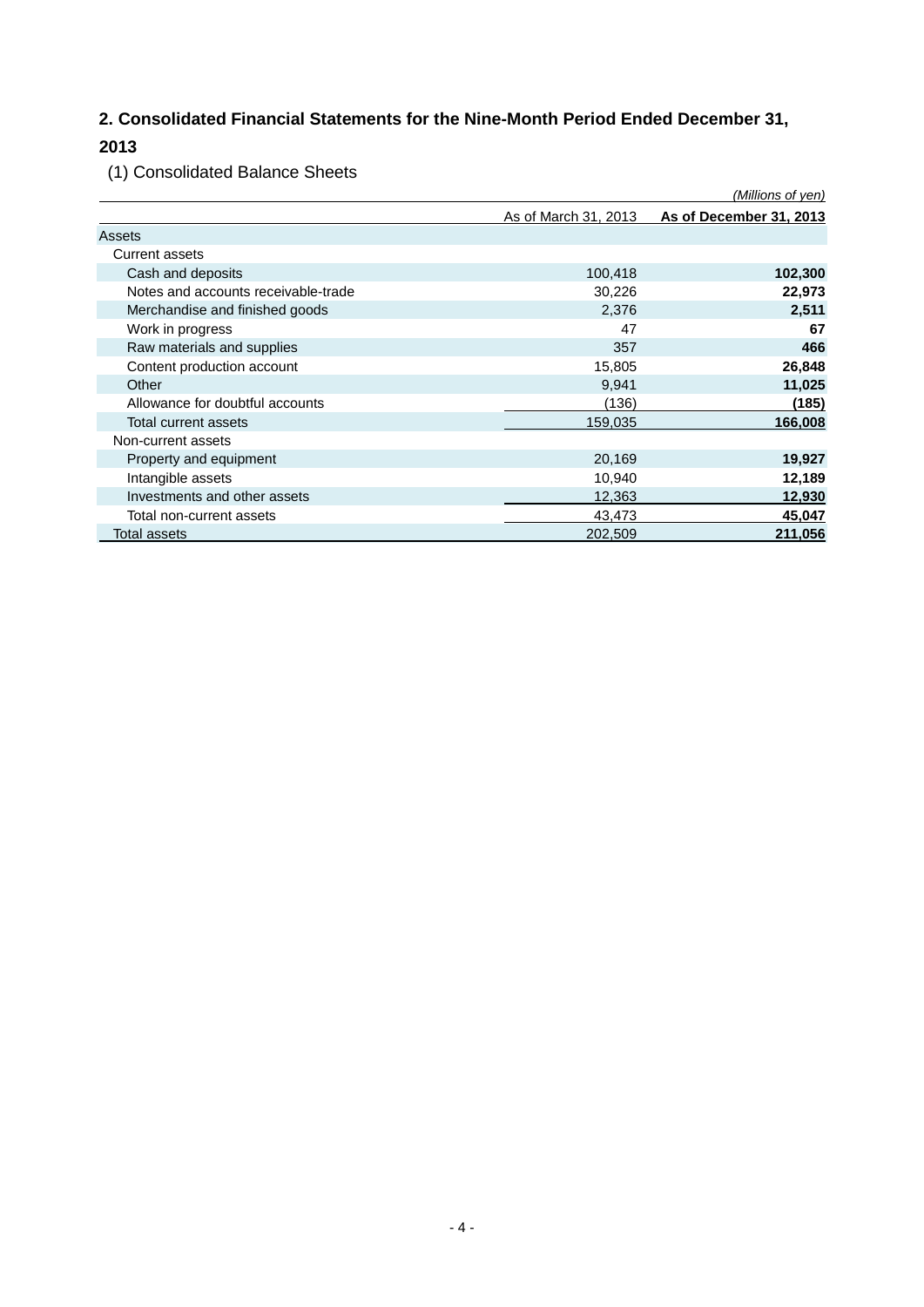|                                                       |                      | (Millions of yen)       |
|-------------------------------------------------------|----------------------|-------------------------|
|                                                       | As of March 31, 2013 | As of December 31, 2013 |
| Liabilities                                           |                      |                         |
| <b>Current liabilities</b>                            |                      |                         |
| Notes and accounts payable-trade                      | 8,653                | 10,130                  |
| Short-term loans payable                              | 5,726                | 6,950                   |
| Income taxes payable                                  | 1,499                | 1,587                   |
| Provision for bonuses                                 | 966                  | 673                     |
| Provision for sales returns                           | 4,319                | 3,418                   |
| Provision for game arcade closings                    | 256                  | 147                     |
| Asset retirement obligations                          | 3                    | $\mathbf 1$             |
| Other                                                 | 15,989               | 18,290                  |
| <b>Total current liabilities</b>                      | 37,414               | 41,200                  |
| Non-current liabilities                               |                      |                         |
| Bonds payable                                         | 35,000               | 35,000                  |
| Provision for retirement benefits                     | 4,714                | 4,824                   |
| Provision for directors' retirement benefits          | 244                  | 192                     |
| Provision for game arcade closings                    | 468                  | 470                     |
| Asset retirement obligations                          | 800                  | 809                     |
| Other                                                 | 2,229                | 2,600                   |
| Total non-current liabilities                         | 43,457               | 43,897                  |
| <b>Total liabilities</b>                              | 80,872               | 85,097                  |
| Net assets                                            |                      |                         |
| Shareholders' equity                                  |                      |                         |
| Capital stock                                         | 15,204               | 15,338                  |
| Capital surplus                                       | 44,444               | 44,578                  |
| Retained earnings                                     | 68,153               | 69,879                  |
| Treasury stock                                        | (862)                | (867)                   |
| Total shareholders' equity                            | 126,940              | 128,929                 |
| Accumulated other comprehensive income                |                      |                         |
| Valuation difference on available-for-sale securities | 57                   | 325                     |
| Foreign currency translation adjustments              | (6, 911)             | (4,671)                 |
| Total accumulated other comprehensive income          | (6, 853)             | (4, 346)                |
| Subscription rights to shares                         | 652                  | 358                     |
| Minority interests                                    | 897                  | 1,015                   |
| Total net assets                                      | 121,636              | 125,958                 |
| Total liabilities and net assets                      | 202,509              | 211,056                 |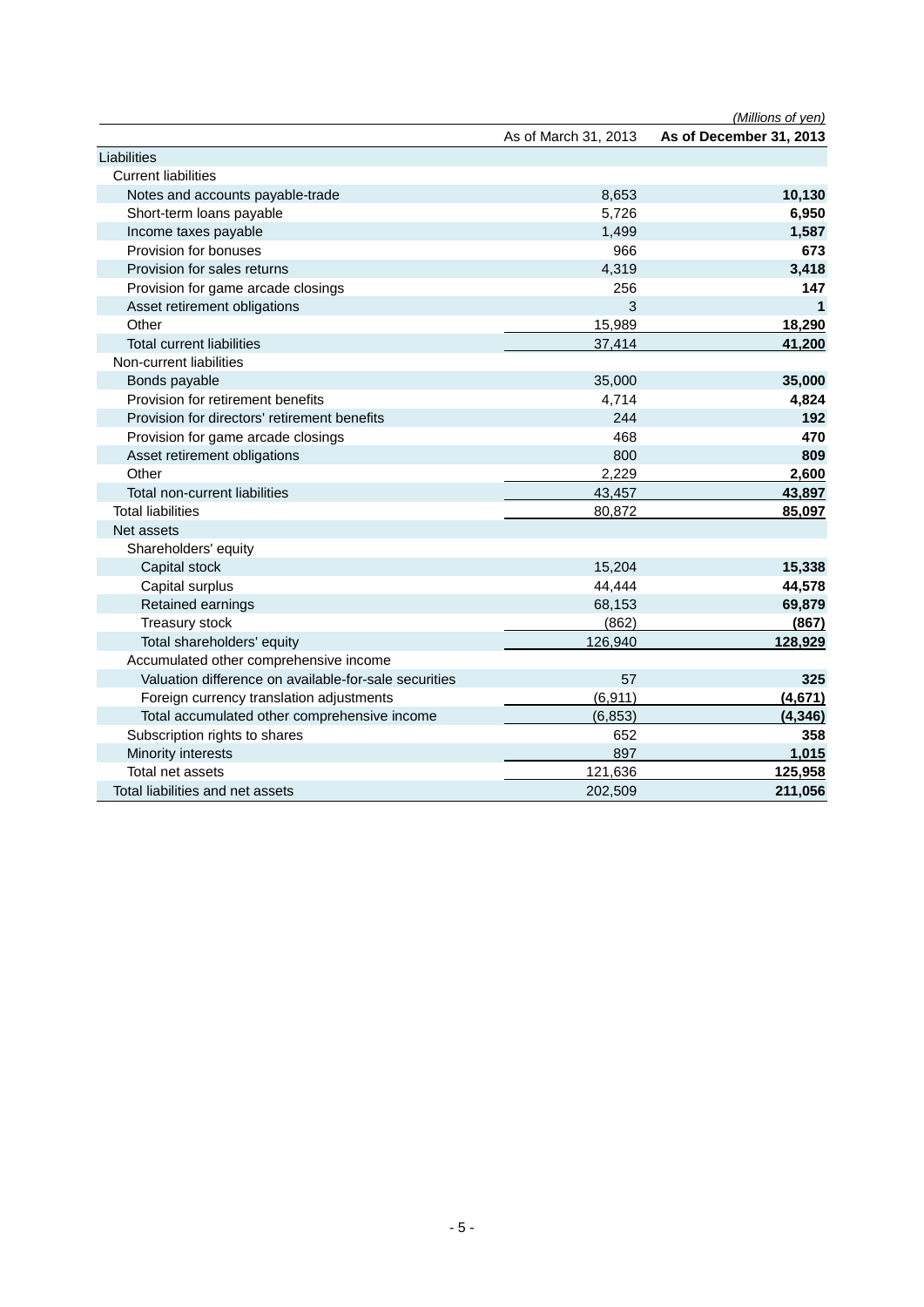#### *(Millions of yen)* Nine months ended<br>December 31, 2012<br>**December 31, 2013** December 31, 2012 **December 31, 2013** Net sales 102,794 **102,473** Cost of sales 66,359 **59,754** Gross profit 36,435 **42,718** Reversal of provision for sales returns **1,516 1,516 4,618** Provision for sales returns 3,639 **3,213** Gross profit-net 34,312 **44,123** Selling, general and administrative expenses 39,165 39,165 36,308 Operating income (loss) (4,853) **7,815** Non-operating income Interest income 72 **82** Dividends received 6 **5** Foreign exchange gains **2,072** Miscellaneous income 70 **126** Total non-operating income 770 **2,288** Non-operating expenses Interest expenses 77 **68** Commission fee 39 **39** Miscellaneous loss 2 **3** Total non-operating expenses 118 Ordinary income (loss) (4,201) **9,991** Extraordinary income Gain on sales of investment securities **24 24** Gain on reversal of subscription rights to shares 442 **33** Compensation income - **351** Other 13 **2** Total extraordinary income 445 **411** Extraordinary loss Loss on retirement of non-current assets 145 **85** Loss on liquidation of business **791** - The Control of Business **791** - The Control of Business **791** - The Control of Business **791** - The Control of Business **791** - The Control of Business **791** - The Control of Busines Loss on disposal of business **532** Loss on evaluation of content - **1,690** Other 121 **93** Total extraordinary loss 1,590 **1,869** Income (loss) before income dividends distribution from silent partnership, income taxes (tokumei-kumiai) (5,336) **8,534** Dividends distribution from silent partnership (tokumei-kumiai)  $\qquad 0$  0 **13**<br>Income (loss) before income taxes **8,521** Income (loss) before income taxes **8,521** Income taxes-current 232 **1,193 Income taxes-deferred 2.137 161 2.137** Total income taxes 394 **3,331** Income (loss) before minority interests (5,731) **5,190** Minority interests in income 13 **11** Net income (loss) (5,745) **5,179**

## (2) Consolidated Income Statement and Consolidated Statement of Comprehensive Income Consolidated Income Statement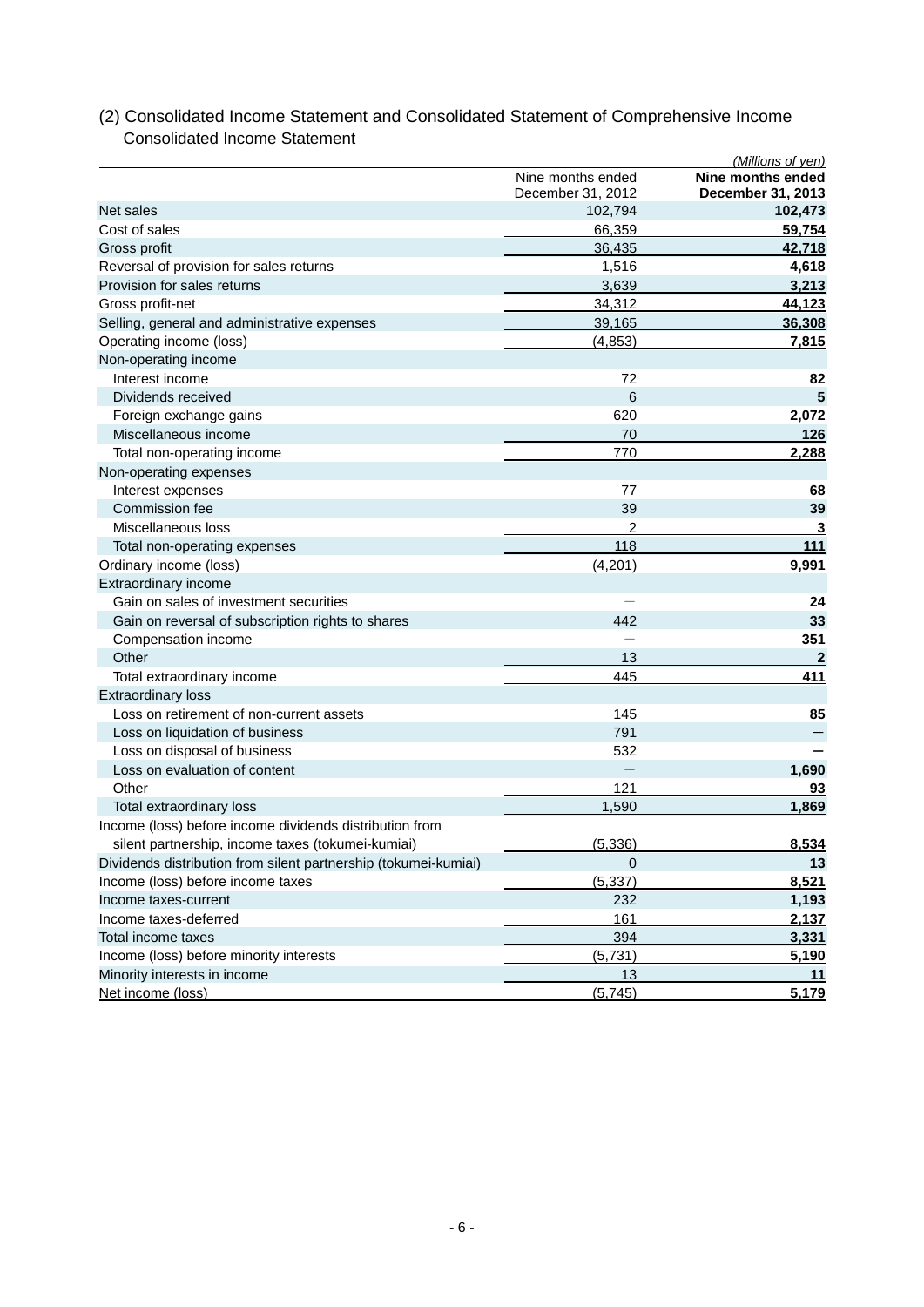## Consolidated Statement of Comprehensive Income

|                                                           |                                        | (Millions of yen)                      |
|-----------------------------------------------------------|----------------------------------------|----------------------------------------|
|                                                           | Nine months ended<br>December 31, 2012 | Nine months ended<br>December 31, 2013 |
| Income (loss) before minority interests                   | (5,731)                                | 5,190                                  |
| Other comprehensive income                                |                                        |                                        |
| Valuation difference on available-for-sale securities     | (100)                                  | 267                                    |
| Foreign currency translation adjustment                   | 829                                    | 2,347                                  |
| Other comprehensive income                                | 728                                    | 2,614                                  |
| Comprehensive income                                      | (5,003)                                | 7,804                                  |
| (Breakdown)                                               |                                        |                                        |
| Comprehensive income attributable to owners of the parent | (5,045)                                | 7,686                                  |
| Comprehensive income attributable to minority interests   | 42                                     | 118                                    |